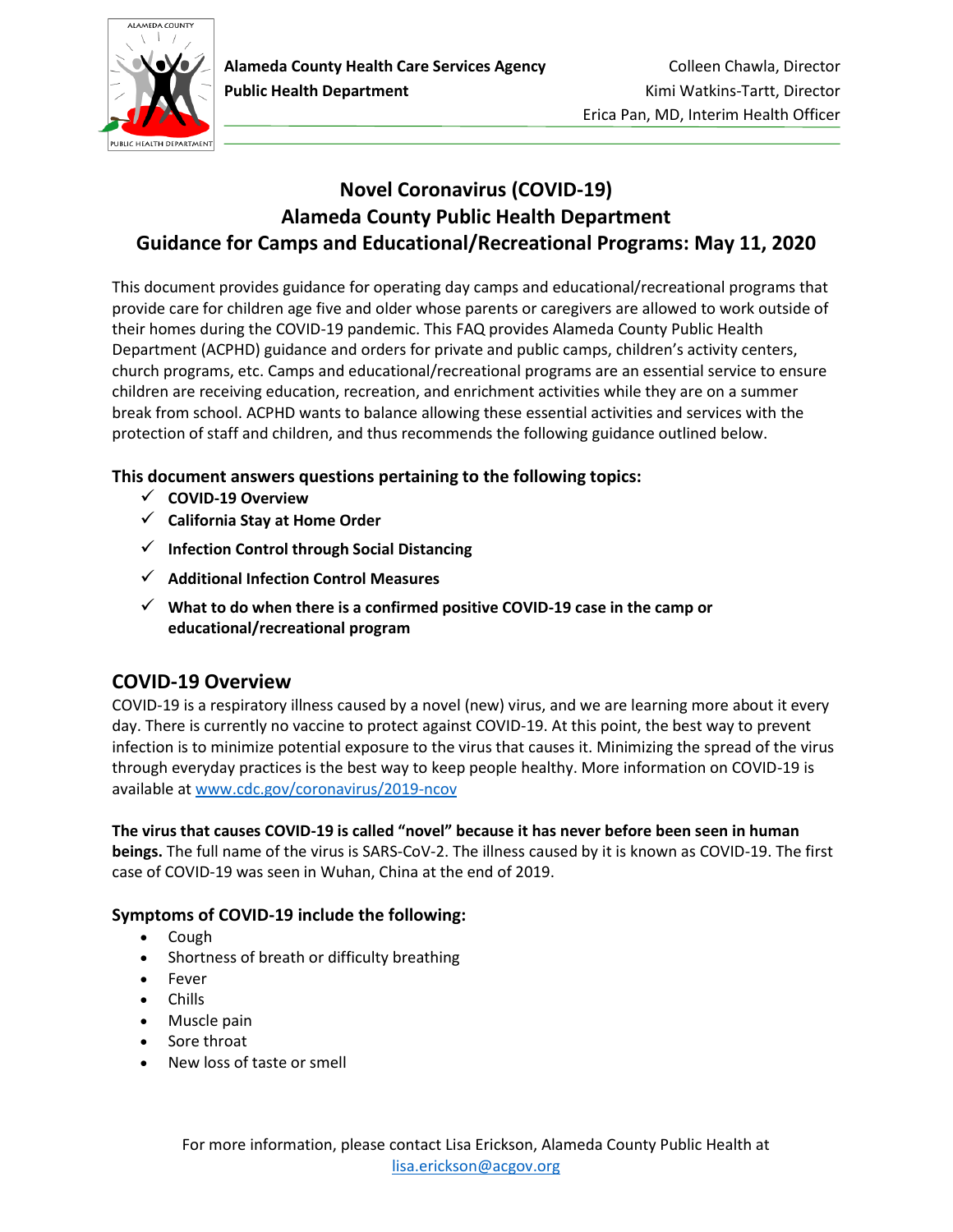

More information is available at[: https://www.cdc.gov/coronavirus/2019-ncov/symptoms](https://www.cdc.gov/coronavirus/2019-ncov/symptoms-testing/symptoms.html)[testing/symptoms.html](https://www.cdc.gov/coronavirus/2019-ncov/symptoms-testing/symptoms.html)

#### **COVID-19 Transmission**

COVID-19 is thought to be spread from person to person by respiratory droplets. Respiratory droplets transmitting this virus are produced mainly by coughing or sneezing, but it is possible that laughing, singing, or even talking may produce similar droplets.

Larger droplets usually fall within three feet, smaller droplets within six feet – but tiny droplet nuclei might travel farther in some circumstances. For this reason, we are recommending a minimum of six feet be maintained between people as much as feasible, recognizing that in childcare, educational and recreational program settings, especially with young children, this may not be possible. Farther away is better. Shorter duration of interaction is better. Risk of transmission is lower outside than indoors.

Because infectious droplets may fall onto surfaces, we can pick them up on our hands and introduce them into the respiratory tract by touching our eyes, nose or mouth with unwashed hands. While this is not thought to be the main way the virus spreads, we recommend frequent handwashing, and frequent cleaning and disinfection of high-touch surfaces.

Limiting the number of contacts outside the household is another way of minimizing the spread of disease in a community, and often these social networks are referred to as a social "bubble." Under strict Shelter-at-Home orders, social bubbles are intended to be limited to individual household units as much as possible. As public health progresses to gradual lifting of restrictions, the bubble can "expand" in slow increments, such as allowing children to mix in small groups with the guidelines below.

Childcare, camps and educational/recreational programs are allowed to provide services that enable owners, employees, volunteers, and contractors for Essential Businesses or Essential Governmental Functions and others allowed to work under the most current Health Officer [order.](https://covid-19.acgov.org/index.page) List of **Essential Workers** can be found [here.](https://covid19.ca.gov/img/EssentialCriticalInfrastructureWorkers.pdf) Children of owners, employees, volunteers, and contractors who are not exempt under this Order currently may not attend childcare, camps and recreational/educational programs.

## <span id="page-1-0"></span>**California Stay at Home Order**

On March 19th, California issued a Stay at Home Order. This order differs from the local Alameda County Orders (described below) since it does not have an end date. **Childcare, camps, and educational/recreational programs will need to adhere to the State's Order to serve ONLY essential sectors until the order is lifted.** For more information, see California Stay at Home Order FAQ [here.](https://covid19.ca.gov/stay-home-except-for-essential-needs/)

#### **Alameda County Shelter in Place Order**

To slow and decrease the spread of COVID-19, Alameda County joined Contra Costa, Marin, San Francisco, San Mateo, and Santa Clara counties and the City of Berkeley in issuing a legal order directing their respective residents to shelter at home. The order limits activity, travel, and business functions to only the most essential needs. Governor Newsom issued a similar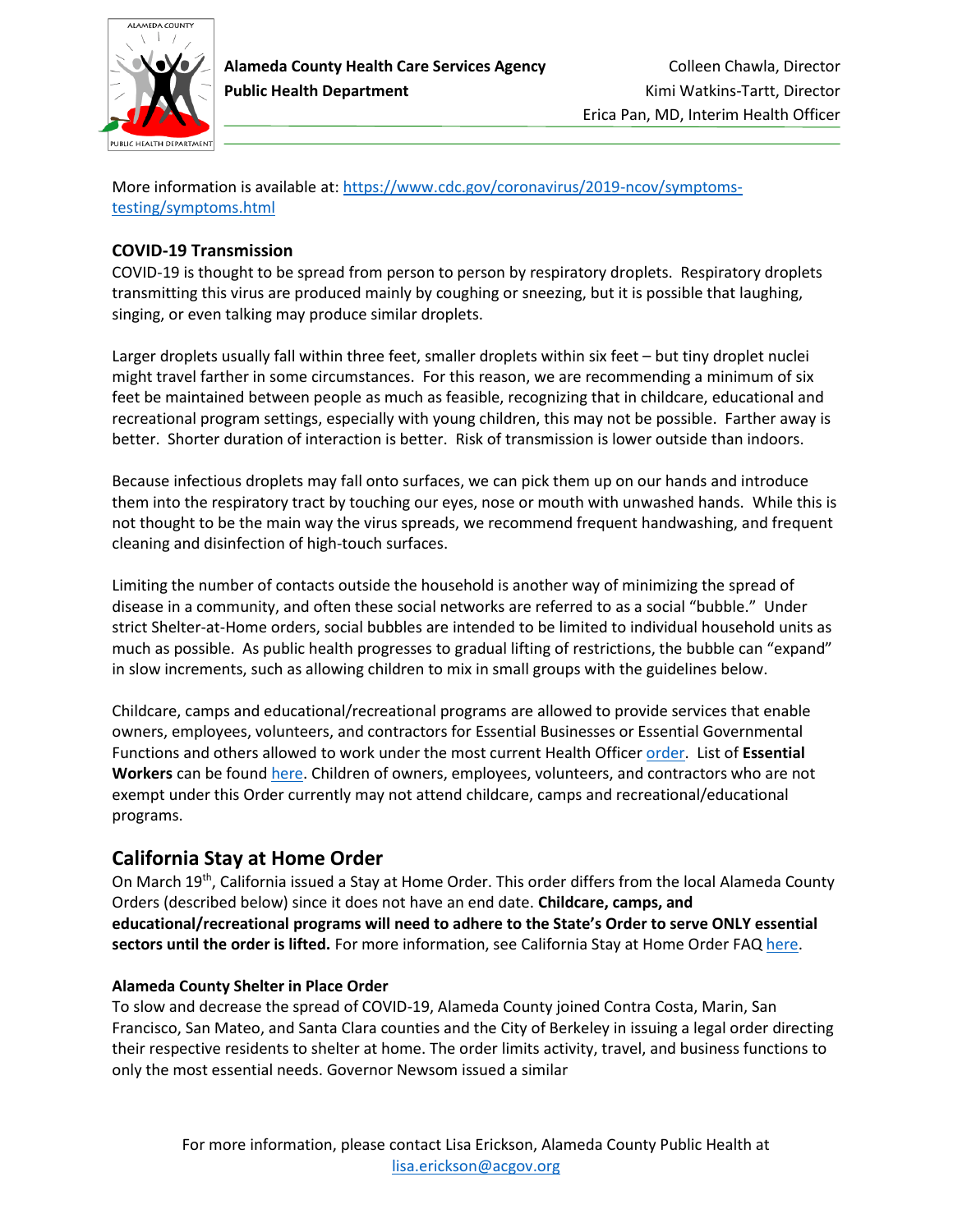

statewide order on March 19, 2020. Both Orders remain in effect in Alameda County, with the local order prevailing in areas where it is more restrictive than the order issued by the State. For more information, see Shelter in Place Order FAQ [here.](http://www.acphd.org/media/572863/health-officer-order-20-10-shelter-in-place-04.29.2020-faq.pdf)

#### **Order Extension**

The Alameda County Order Extension beginning on **May 4, 2020** extends the shelter in place requirements until **May 31, 2020** at 11:59 p.m. The following activities may resume as long as physical distancing and industry-specific requirements are followed:

- All construction projects that follow the Construction Project Safety Protocols included with the order;
- All real estate transactions, with restrictions on open houses and limited tours;
- Childcare, camps and educational/recreational programs that provide care for children of people who are allowed to work outside of their homes;
- Outdoor businesses such as nurseries, landscaping, and agriculture that normally operated outdoors prior to the shelter in place orders; and
- Use of certain outdoor recreational facilities, such as skate parks, golf courses, and athletic fields.
- Se[e FAQs](https://covid-19.acgov.org/index.page) for most up to date information on allowable activities.

Essential and minimum business operations, as defined in the order, may continue. All businesses operating in the County must update or create a Social Distancing Protocol to reflect new requirements specified in the order.

### **Shelter in Place Order/Camps and Educational or Recreational Institutions**

Childcare establishments, summer camps, and other educational or recreational institutions or programs providing care or supervision for children of all ages that enable owners, employees, volunteers, and contractors for Essential Businesses, Essential Governmental Functions, Outdoor Businesses, or Minimum Basic Operations to work are allowed. List of Essential Workers can be found [here.](https://covid19.ca.gov/img/EssentialCriticalInfrastructureWorkers.pdf)

The programs listed above may also serve vulnerable populations, including:

- Children who are receiving child protective services or who have been deemed to be at risk of abuse, neglect, or exploitation.
- Children eligible through the Emergency Child Care Bridge Program for Foster Children.
- Families experiencing homelessness as defined in Section 11434(a)(2) of Title 42 of the *United States Code*, known as the *McKinney-Vento Homeless Assistance Act.*
- Children of domestic violence survivors.
- Families with children with disabilities or special health care needs whose individualized education programs (IEP) and/or individual family support plans (IFSP) include ELC services.

To the extent possible, these operations must comply with the following conditions:

1. They must be carried out in stable groups of 12 or fewer children ("stable" means that the same 12 or fewer children are in the same group each day). \* Note: The Alameda County Shelter in Place Order specifies a group size of 12. However, if a childcare establishment is licensed by the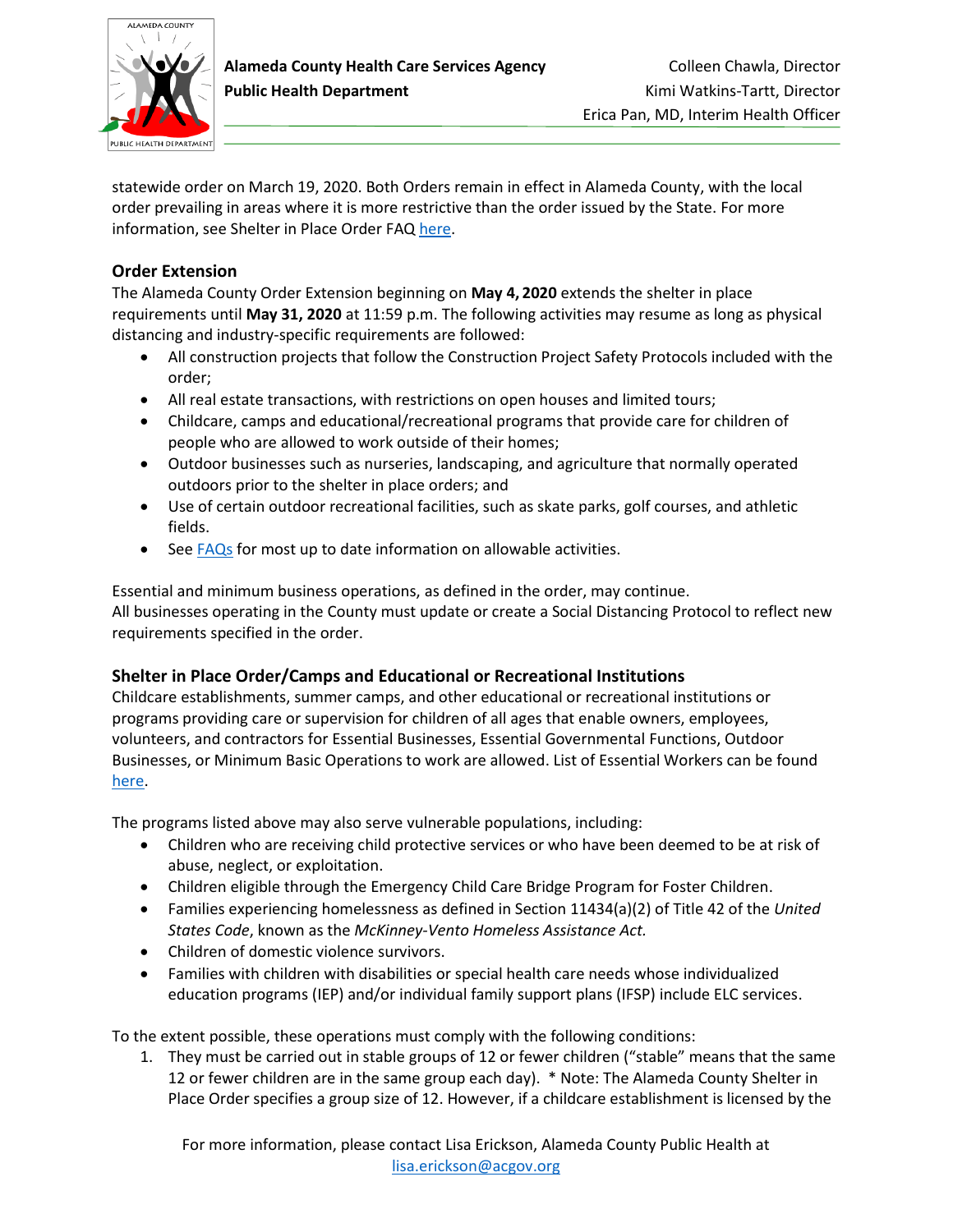

California Community Care Licensing Division (CCCL), they recommend a group size of 10. The Alameda County Public Health Department is also recommending the smaller (more restrictive) group size for CCCL licensed facilities.

- 2. Children shall not change from one group to another. The group should remain stable for at least four weeks. In other words, children should not change groups from week to week.
- 3. If more than one group of children is at one facility, each group shall be in a separate room. Groups shall not mix with each other.
- 4. Providers or educators shall remain solely with one group of children.

### **For additional guidance around childcare facilities on issues such as infection control, visit <http://www.acphd.org/2019-ncov/resources/childcare-schools-colleges.aspx>**

In addition, facilities must follow standard guidelines to prevent spread of infection, such as social distancing when it is feasible in a childcare setting, more intensive infection control measures – such as health screenings, more frequent handwashing, and surface cleaning.

# <span id="page-3-0"></span>**Infection Control through Social Distancing**

Social distancing is deliberately increasing the physical space between people to avoid spreading illness. A distance of at least six feet is required to prevent the spread of COVID-19.

The following recommendations should be followed to the extent possible given the age of the children and nature of the camp activities.

### **Physical Space Design for Distancing with Educational Activities**

- As stated above, limit the number of children to no more than 12 children in a room or space (unless licensed by CCCL and then ACPHD recommends the smaller more restrictive size of 10). This will minimize cross-contagion and promote distancing between children.
- Re-engineer rooms or spaces to put six feet between children's activity stations, tables, and chairs.
- Involve children in developing social distancing plans using chalk and materials such as pool noodles and yarn – to create personal space areas.
- Involve children in developing signs, which can be used as reminders to social distance.
- Involve older children in developing social distancing space plans to practice their applied math skills.
- Ensure you have ample space in restrooms and monitor the number of children able to use restrooms to allow for social distancing.

## **Camp Activities**

- Eliminate all-camp gatherings like campfires and sing-alongs, and other activities that bring large groups of children close together.
- Alternatively, bring small groups of children together for singing, storytelling, and games.
- Stagger activities so no two groups are in the same place at the same time.
- Encourage individual activities like painting, crafts, and building with blocks, legos, and other materials.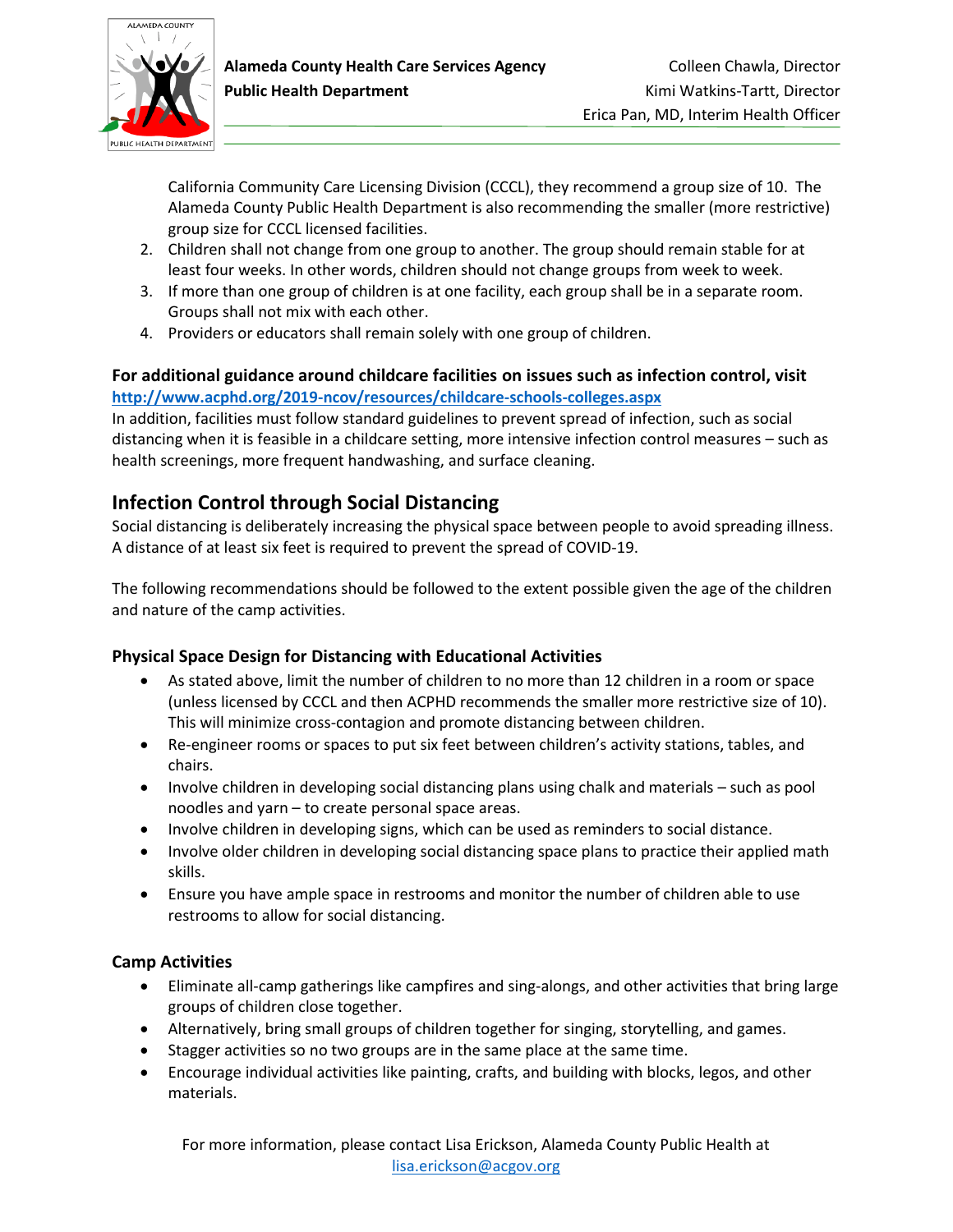

- Involve the children in developing reminder signs for hand washing, covering coughs and sneezes, or to stay six feet apart.
- Create field games or outdoor activities where you can to provide wider spacing opportunities.
- Sports with shared equipment or physical contact, like soccer, basketball, baseballs, softball, and tennis, can only be played within the same stable group of children, and equipment should be cleaned daily at minimum.
- Swimming is permitted as long it occurs with the same stable group of children. The number of groups will be limited by the ability to keep the groups at least six feet apart within a pool or body of water.
- Do as many activities outdoors as possible.

#### **Mealtime**

- Discontinue buffet-style food options and offer pre-packaged foods when possible.
- Stagger mealtimes to increase personal space and avoid mixing of groups.
- Set up a tent or two when weather prevents eating outside.
- Avoid sharing tables whenever possible, and clean tables in between groups.

## <span id="page-4-0"></span>**Additional Infection Control Measures**

#### **Daily Operation Modifications:**

- Stagger arrival and/or dismissal times. These approaches can limit the amount of close contact between students in high-traffic situations and times.
- Limit the presence of volunteers for classroom activities, mystery readers, cafeteria support, and other activities unless they can remain stable within one group.
- Establish procedures for drop-off and pick-up to maintain physical distancing. Consider moving the sign-in station outside the facility. Provide hand sanitizer or handwashing facilities to use before and after families sign in and out. Do not share pens. Ask parents to bring their own pens when signing children in and out. If check-in is electronic, clean and disinfect the screens or keyboards frequently.
- Implement drop off services to avoid parents coming into the camp or recreation facility.
- Plan for absenteeism of staff and children.
- Identify critical job functions and positions, and plan for alternative coverage by cross-training staff.
- Determine what level of absenteeism will disrupt continuity of programming.

#### **Create a communications plan for the families you serve**

- Include strategies for sharing information with staff, children, and their families.
- Include information about steps being taken by the camp or program facility to prepare, and how additional information will be shared.
- Share resources with the school or camp community to help families understand how to prevent spread and when to keep children home.
- Any communication to children and families should include information that helps them make safe, informed decisions and educates them on how to remain healthy.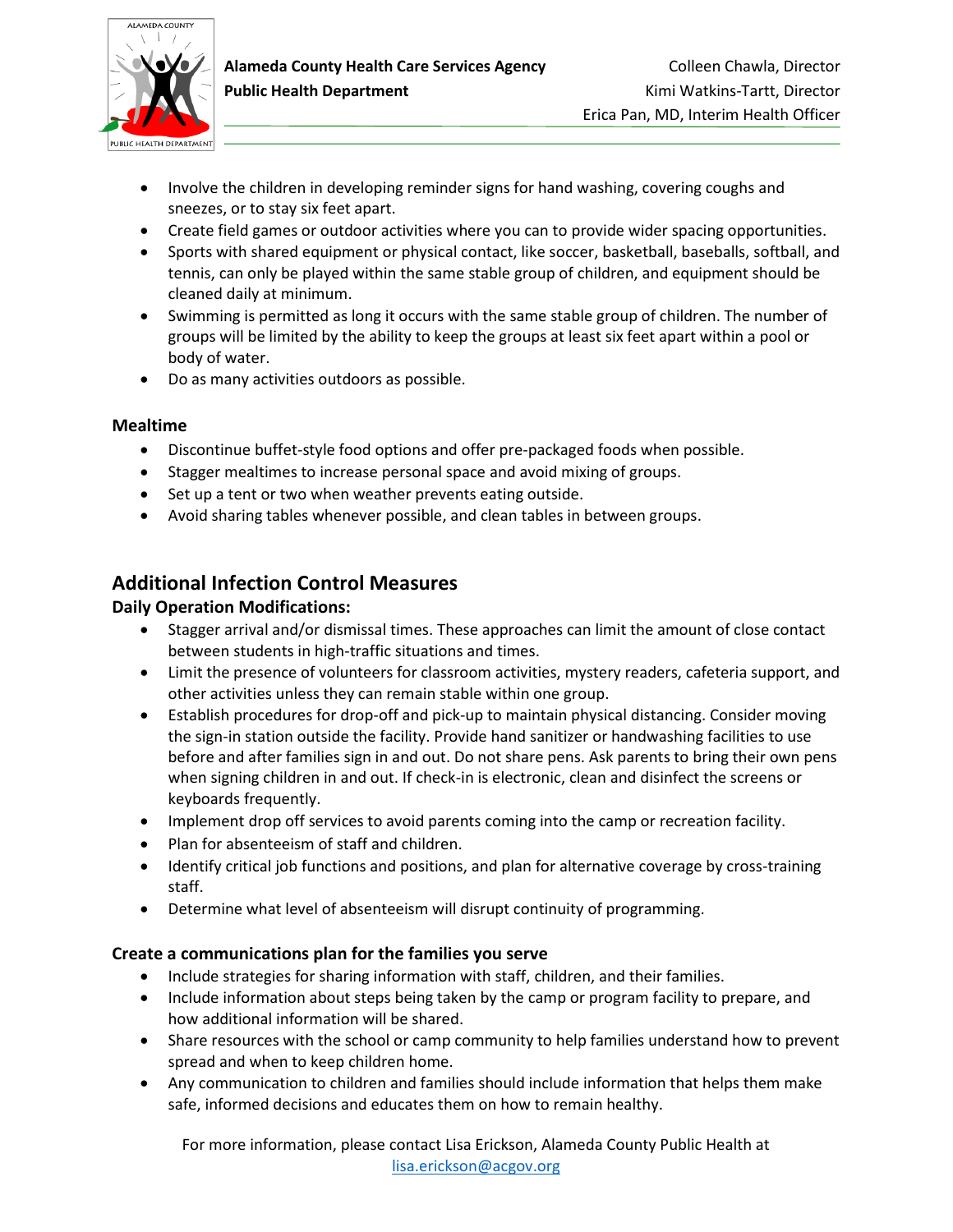

- Children and families should avoid close contact with those who are sick.
- Encourage families to talk to children about simple, but effective prevention tips, such as covering coughs and sneezes with a tissue or sleeve (not hands), wearing face coverings when around others, and washing hands frequently

Distribute the following fact sheets and resources to children (where age-appropriate), their families, and staff:

- General CDC fact sheets to help staff and students' families understand COVID-19 and the steps they can take to protect themselves:
	- o [What you should know about COVID-19 to protect yourself and others](https://www.cdc.gov/coronavirus/2019-ncov/downloads/2019-ncov-factsheet.pdf)
	- o [Prevent the spread of COVID-19 if you are sick](https://www.cdc.gov/coronavirus/2019-ncov/downloads/sick-with-2019-nCoV-fact-sheet.pdf)
	- o Stop the spread of germs [help prevent the spread of respiratory viruses like COVID-19](https://www.cdc.gov/coronavirus/2019-ncov/downloads/stop-the-spread-of-germs.pdf)

#### **Health Screening**

- Screen children and staff for fever or cough daily, before entering the program.
- Children or staff who are sick with other illnesses that meet the usual exclusion criteria should also stay home.
- If a staff member or child shows signs of respiratory illness (a new cough, complaints of sore throat, or shortness of breath), a fever of 100°F or above, they should enter a separate room, or be safely isolated with a staff member, and be sent home as soon as possible.
- Seek medical care immediately if symptoms, such as a high fever or difficulty breathing, become more severe.

#### **Stay Home when Sick**

- Staff and children should stay home when they are sick.
- If a child or a staff member has a new cough or other illness symptoms, they should not come to school even if they have no fever. It is not uncommon for people, including children, with COVID-19 to have cough without fever, especially early in the course of illness.

#### **When It's Safe to Return to Camp or Educational/Recreational Program**

Ill children or staff should not return to work or program until:

- a. Their respiratory symptoms are improving
- b. They have had no fever for 72 hours without the use of fever-reducing medicines, and
- c. At least ten days have passed since illness onset.

#### **Personal Hygiene Practices**

Adapted from: **[https://campnurse.org/wp-content/uploads/2020/03/COVID-19-Webinar-](https://campnurse.org/wp-content/uploads/2020/03/COVID-19-Webinar-Questions.pdf)[Questions.pdf](https://campnurse.org/wp-content/uploads/2020/03/COVID-19-Webinar-Questions.pdf)**

• Children and staff should wash hands with soap and water or use alcohol-based hand sanitizer containing at least 60% alcohol (if hands are not visibly dirty) before and after eating, drinking, touching eyes/nose/mouth, toileting or diapering, and physical contact with each other. Keep soap dispensers filled. For more information click here: [Handwashing: Make it Really Effective](https://www.acacamps.org/news-publications/blogs/camp-connection/handwashing-make-it-really-effective)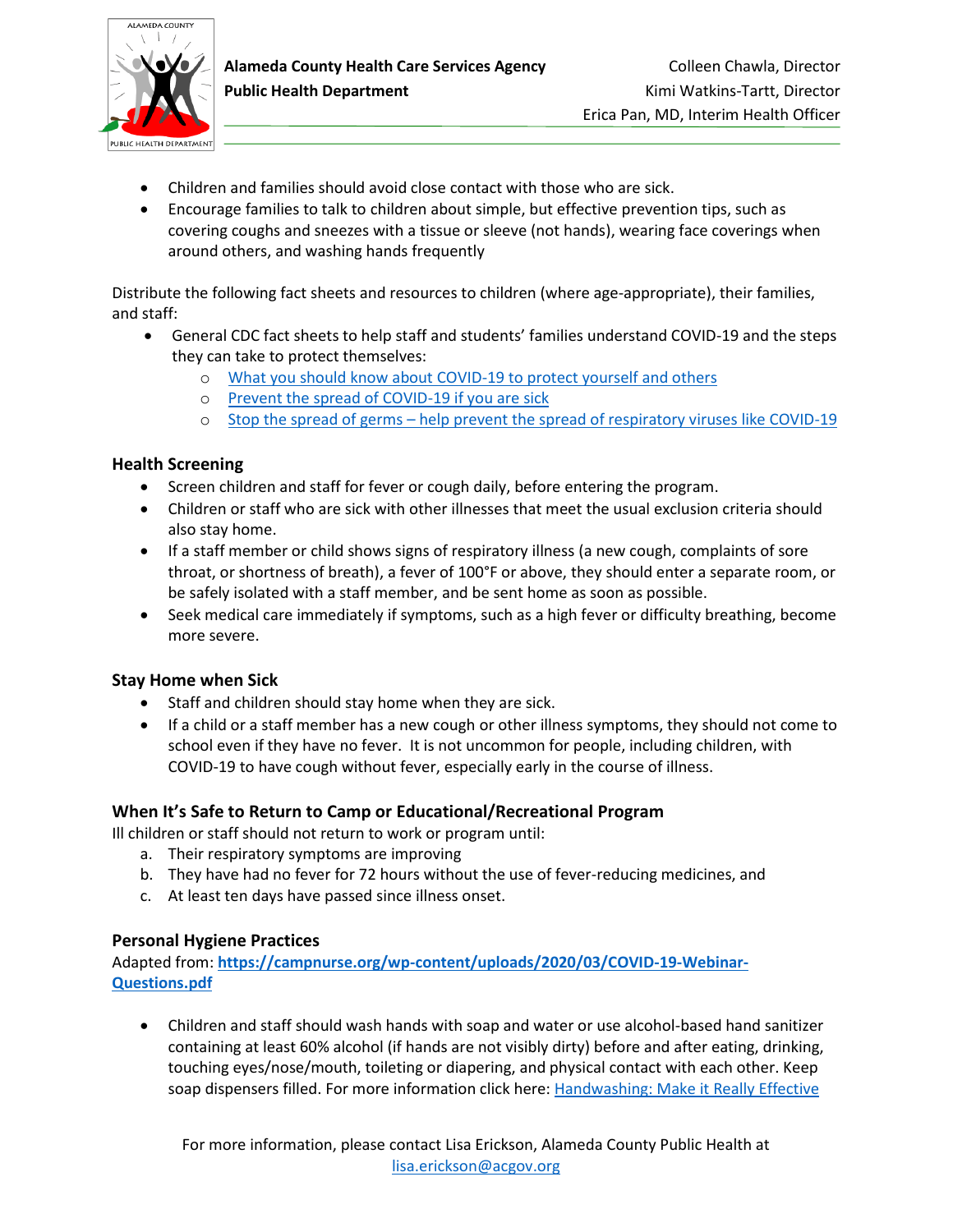

- Children and staff should cover coughs with a sleeve or tissue. Keep tissues and "no touch" trash cans close by.
- We know humans (especially children) appreciate touch and we are relational beings. Consider how we might encourage elbow bumps, or "fist bumps from afar".
- Children will use touch since nonverbal communication is 80% of our messaging. Think about ways to encourage handwashing or hand sanitizer after touch and make it part of the fun experience.
- **Staff should wear [a cloth face covering](https://www.cdc.gov/coronavirus/2019-ncov/prevent-getting-sick/cloth-face-cover.html)** over **their nose and mouth**. Children attending child care or educational/recreational programs, should wear cloth face coverings to reduce the risk for transmission if the parent and provider determine they can reliably wear, remove, and handle masks following CDC guidance throughout the day, but children under 12 are not required to wear cloth face coverings. A cloth face covering is not intended to protect the wearer, but may prevent the spread of virus from the wearer to others. This would be especially important if someone is infected but does not have symptoms. Medical masks and N-95 respirators are still reserved for healthcare workers and other first responders, as recommended by current CDC guidance. Acceptable face coverings can be made of a variety of cloth materials, be factory-made or handsewn, or can be improvised using bandanas, scarves, t-shirts, sweatshirts or towels. Face coverings should be washed frequently with detergent and hot water and dried on a hot cycle. Ideally, wash your face covering after each use, and have a dedicated laundry bag or bin. Make sure the covering is comfortable – you don't want to have to keep adjusting the mask, which means touching your face. Always wash your hands, or use hand sanitizer, before AND after touching your face or face coverings.
- Consider making cloth face coverings with the children as a camp craft activity.

#### **What are the recommended cleaning and disinfecting practices?**

The Center for Disease Control (CDC) recommends the following practices:

- Facilities should develop a schedule for cleaning and disinfecting. An example can be found here:<https://nrckids.org/files/appendix/AppendixK.pdf>
- [Routinely clean, sanitize, and disinfect](https://www.cdc.gov/coronavirus/2019-ncov/prepare/disinfecting-building-facility.html) surfaces and objects that are frequently touched, especially toys and games. This may also include cleaning objects/surfaces not ordinarily cleaned daily such as doorknobs, light switches, classroom sink handles, countertops, nap pads, desks, chairs, cubbies, and playground structures. Use the cleaners typically used at your facility. If surfaces are dirty, they should be cleaned using a detergent or soap and water prior to disinfection.
- Use all cleaning products according to the directions on the label. For disinfection, most common EPA-registered, fragrance-free household disinfectants should be effective. Guidance is available for the selection of appropriate for childcare settings. [https://www.cdph.ca.gov/Programs/CID/DCDC/Pages/Immunization/nCOV20 19.aspx](https://www.cdph.ca.gov/Programs/CID/DCDC/Pages/Immunization/nCOV20%2019.aspx)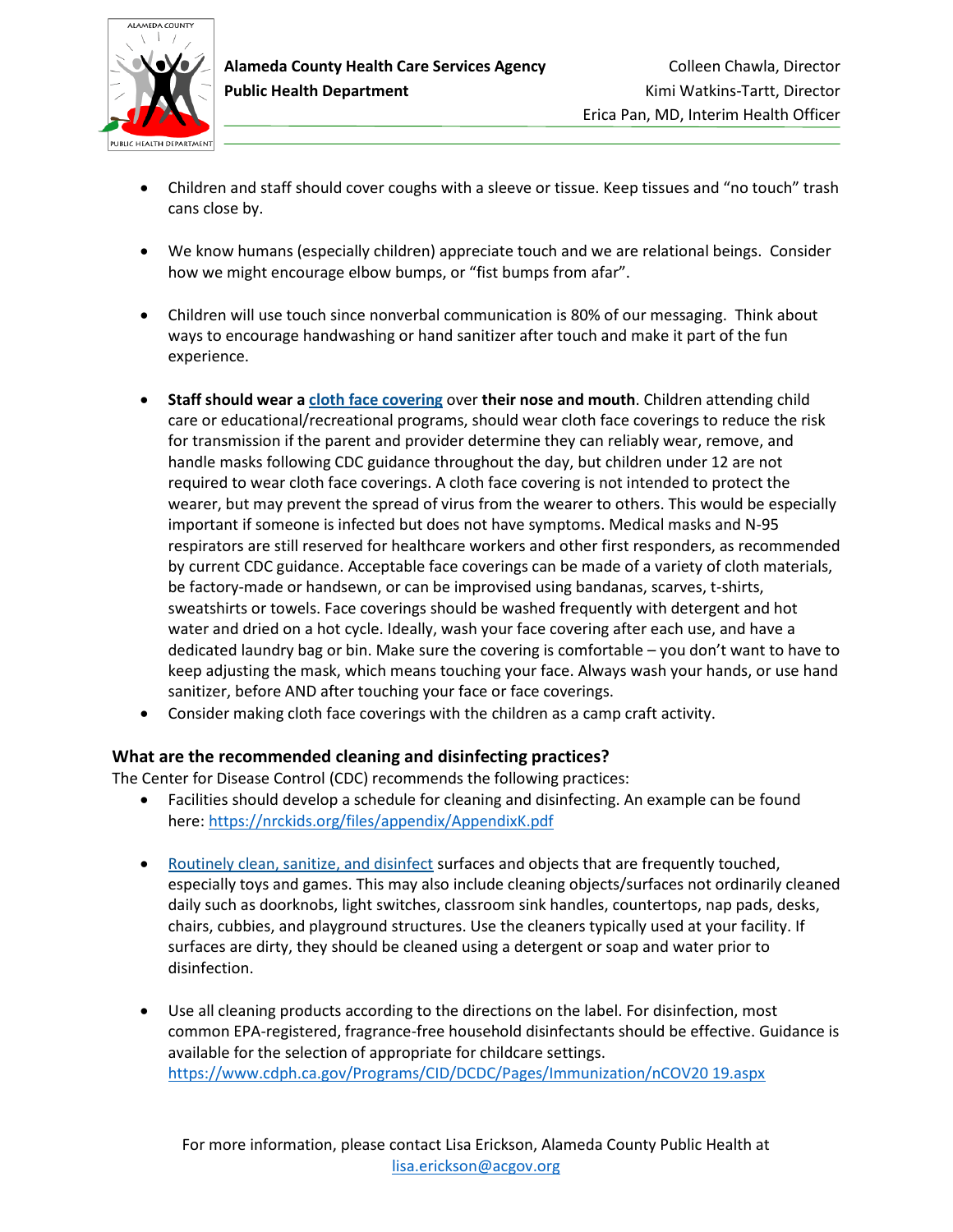

• If possible, provide EPA-registered disposable wipes to staff members so that commonly used surfaces such as keyboards, desks, and remote controls can be wiped down before use. If wipes are not available, please refer to CDC's guidance on [disinfection for community settings.](https://www.cdc.gov/coronavirus/2019-ncov/community/organizations/cleaning-disinfection.html)

# <span id="page-7-0"></span>**What to do when there is a confirmed positive COVID-19 case in the camp or educational/recreational program**

- 1. If you are made aware of a confirmed COVID-19 case before public health department, please immediately contact Lisa Erickson, Schools and Childcare Liaison at ACPHD, lisa.erickson@acgov.org; (510) 775-4485, or the ACPHD Acute Communicable Disease Control program at 510-267-3250.
- 2. If you cannot reach anyone from ACPHD in a timely manner, consider dismissal of children and most staff until ACPHD can work with the program to determine appropriate next steps, including cleaning and disinfection of the facility, and whether an extended dismissal duration is needed to investigate and stop or slow further spread of COVID-19. ACPHD recommendations for the scope (e.g., a single school, multiple schools, the full district) and duration of dismissals will be made on a case-by-case basis using the most up-to-date information about COVID-19 and the specific cases in the community.
- 3. Lisa Erickson will provide guidance and will answer any questions you may have about the ACPHD COVID-19 contact investigation process and can serve as a liaison between Alameda County Public Health Department investigation and the program. Close contacts are currently defined as household members, intimate partners, home caregivers, and those who have spent prolonged, close face-to-face contact with the case during their infectious period. For that last category, the information is obtained by interviewing the case (or in the case of a young child, the parent/guardian), or other caregiver(s).
- 4. Administrators will be asked to help identify adults or children who may have had contact within **six feet of the ill individual for more than ten minutes during the time period between two days prior to when the individual's symptoms appeared and the last time the individual attended the childcare, educational or recreational facility**. Regardless of how long the facility remains closed, close contacts should home-quarantine for 14 days from the last date of close contact. If any of them develop a fever, cough or shortness of breath while in quarantine, they should contact their health care provider and follow the return to work/camp/program guidance outlined above.
- 5. If you determine there is a need to communicate this information to families in your camp or program community, prepare a letter. Please e-mail [lisa.erickson@acgov.org](mailto:lisa.erickson@acgov.org) to request a letter template.
- 6. When developing your communication, be mindful of:
	- Confidentiality when releasing details about the case. Balancing that with transparency is critical.